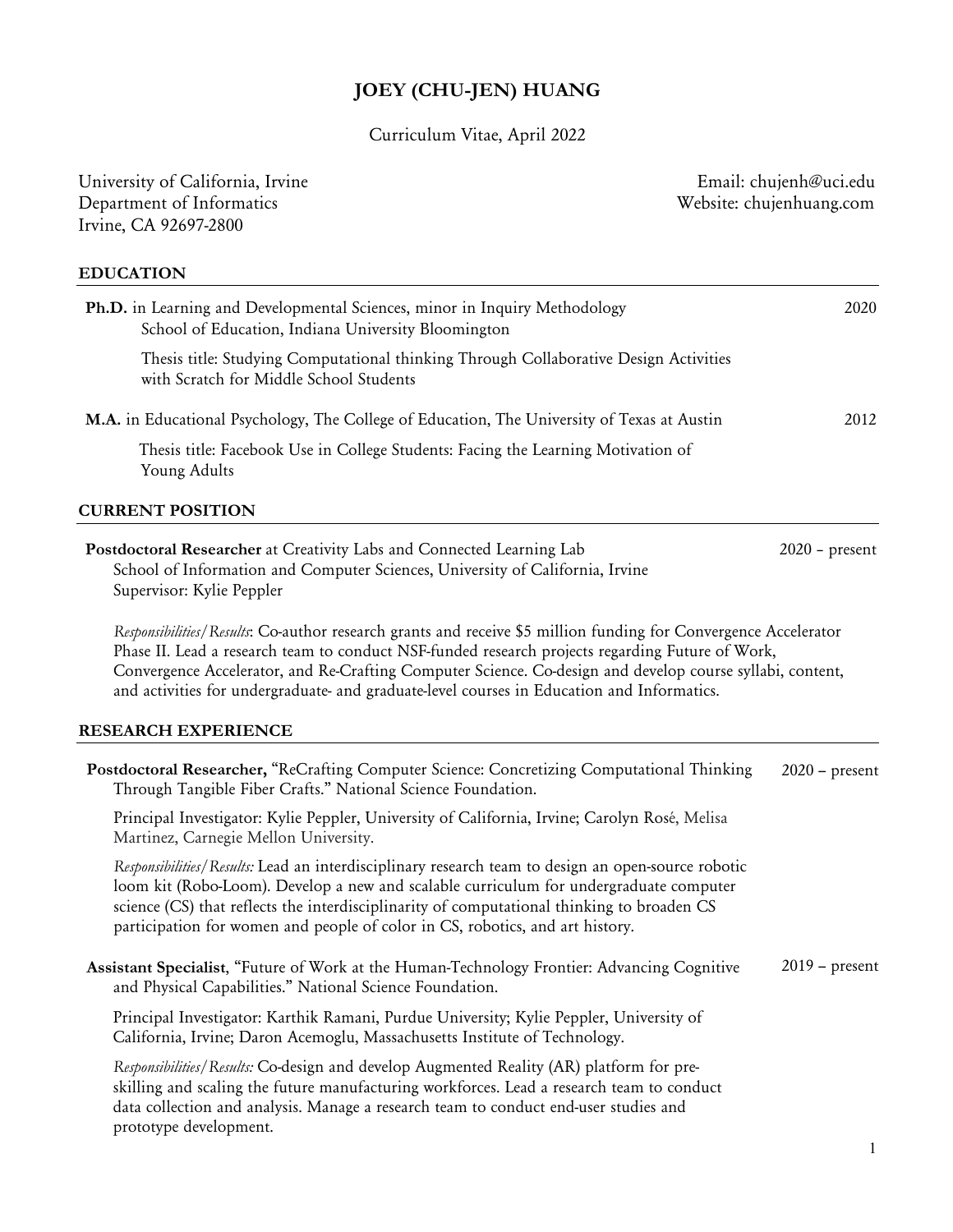| Postdoctoral Researcher, "Skill-LeARn: Platform to Create and Share AR Content for Skilling."<br>National Science Foundation.                                                                                                                                                                                                                                                                                                                                                                                                                                                                   | $2020 - 2021$ |
|-------------------------------------------------------------------------------------------------------------------------------------------------------------------------------------------------------------------------------------------------------------------------------------------------------------------------------------------------------------------------------------------------------------------------------------------------------------------------------------------------------------------------------------------------------------------------------------------------|---------------|
| Principal Investigator: Karthik Ramani, Purdue University; Kylie Peppler, University of<br>California, Irvine.                                                                                                                                                                                                                                                                                                                                                                                                                                                                                  |               |
| Responsibilities/Results: Co-develop a physical-reality simulation platform and related<br>technologies to connect human agents with robots and machines. Collaborate with<br>stakeholders in industry and education to design AR content for up-skilling and re-skilling<br>purposes. Co-develop a physical-reality simulation platform and related technologies to<br>connect human agents with robots and machines. Collaborate with stakeholders in industry<br>and academia to develop a research agenda. Co-author a research grant proposal and receive<br>\$5 million funding from NSF. |               |
| Assistant Specialist, "Convergence Accelerator Phase I (RAISE): Skill-LeARn: Affordable<br>Augmented Reality Platform for Scaling Up Manufacturing Workforce, Skilling, and<br>Education." National Science Foundation.                                                                                                                                                                                                                                                                                                                                                                         | $2019 - 2021$ |
| Principal Investigator: Karthik Ramani, Purdue University; Kylie Peppler, University of<br>California, Irvine.                                                                                                                                                                                                                                                                                                                                                                                                                                                                                  |               |
| Responsibilities/Results: Led research teams to conduct useability testing with education and<br>industry partners. Collected and analyzed over 100+ interviews to understand the behaviors,<br>interest, and goals for the novices and experts of VR/AR applications. Co-developed a VR<br>training system and digital crafting curriculum by applying design-based research methods.                                                                                                                                                                                                          |               |
| Lead Graduate Researcher, "Learning-Objective Based Design and Assessment for the Online<br>Manufacturing Certificate Program."                                                                                                                                                                                                                                                                                                                                                                                                                                                                 | $2018 - 2020$ |
| Collaboration with Boeing Company, Michael Richey; Katy Börner, Indiana University<br>Bloomington; Kylie Peppler, University of California, Irvine; John Hart, Massachusetts<br>Institute of Technology                                                                                                                                                                                                                                                                                                                                                                                         |               |
| Responsibilities/Results: Researched engineers' online learning trajectories and behaviors on edX.<br>Examined course learning objectives and assessments. Directed and conducted data collection<br>and qualitative and quantitative analysis. Collaborated with scholars and educators at the<br>Boeing Company, MIT, and Indiana University. Applied data visualization techniques to<br>advance learning, engagement, and performance.                                                                                                                                                      |               |
| Graduate Assistant, Center of Excellence for Women and Technology (CEW&T), Indiana<br>University Bloomington.                                                                                                                                                                                                                                                                                                                                                                                                                                                                                   | $2018 - 2019$ |
| Responsibilities/Results: Conducted research projects to understand and promote women's<br>participation in STEM learning and education. Assisted the Executive Director of CEW&T<br>on grant applications, event planning, and evaluation report. Wrote and received a research<br>grant to conduct a campus-wide survey and interview for women in STEM fields. Co-<br>developed text- and data-mining techniques to conduct literature review on the topics of<br>women's engagement in STEM fields.                                                                                         |               |
| Graduate Research Assistant, "ITEST-Strategies: Human-Centered Robotics Experiences for<br>Exploring Engineering, Computer Science, and Society." National Science Foundation.                                                                                                                                                                                                                                                                                                                                                                                                                  | $2015 - 2017$ |
| Principal Investigator: Selma Šabanović, Cindy Hmelo-Silver, Indiana University<br>Bloomington.                                                                                                                                                                                                                                                                                                                                                                                                                                                                                                 |               |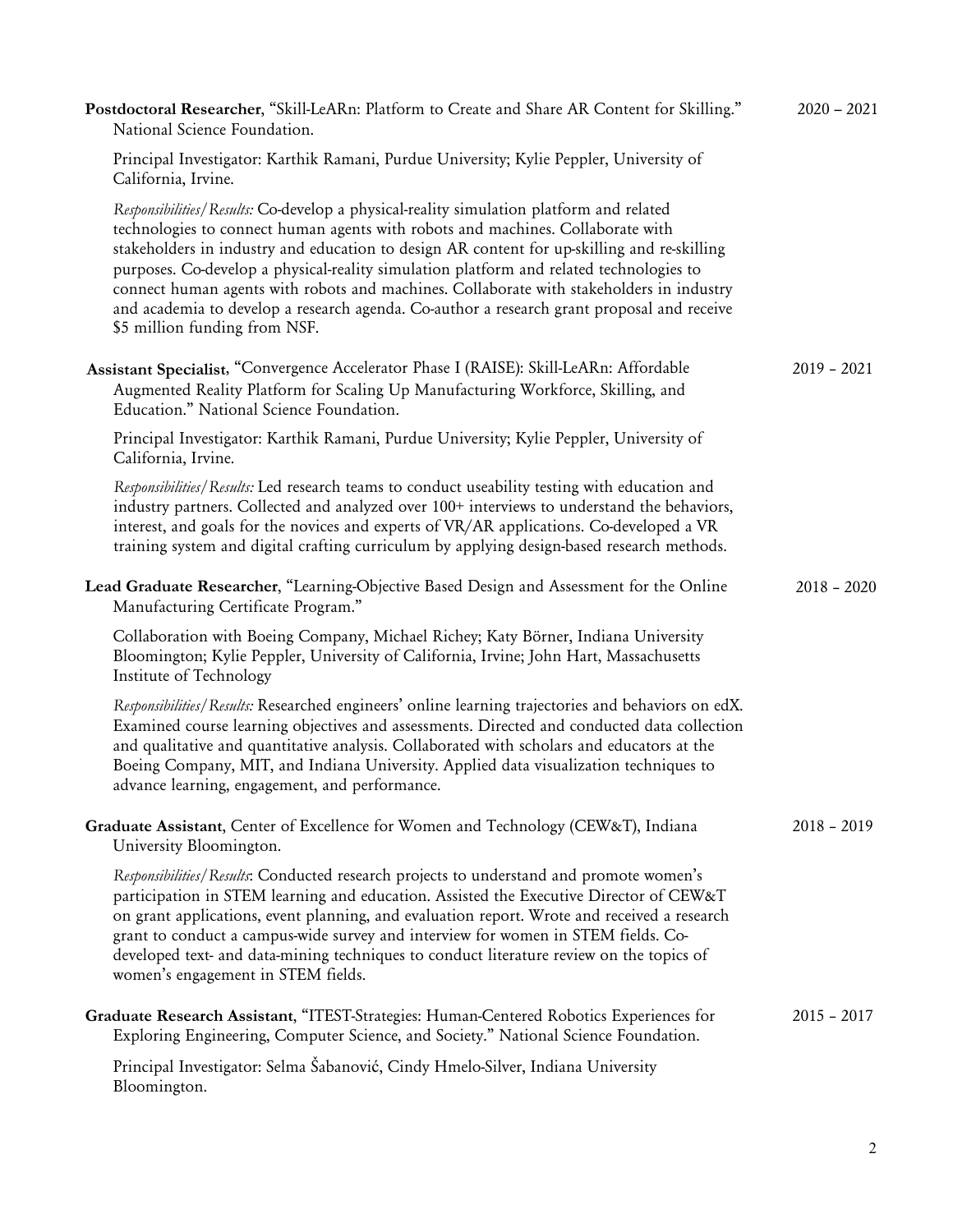| Responsibilities/Results: Co-developed telepresence robot and programmed its function with a<br>research team in Informatics. Conducted qualitative and quantitative data collection and<br>analysis. Coached students to code and manipulate the robots collaboratively. Organized<br>professional workshops for K-12 school teachers to incorporate robotics into curriculum. |               |
|---------------------------------------------------------------------------------------------------------------------------------------------------------------------------------------------------------------------------------------------------------------------------------------------------------------------------------------------------------------------------------|---------------|
| Lead Graduate Researcher, "DIP: Sustaining ecological communities through citizen science<br>and online collaboration." National Science Foundation.                                                                                                                                                                                                                            | $2014 - 2017$ |
| Principal Investigator: Cindy Hmelo-Silver Indiana University; Rebecca Jordan and Steven<br>Gray, Michigan State University; Gregory Newman, Colorado State University.                                                                                                                                                                                                         |               |
| Responsibilities/Results: Analyzed qualitative data to examine collaborative learning for citizen<br>scientists. Developed analytical and computational tool with R program to visualize video<br>data analysis. Led conference proceedings (ICLS, CSCL) and publication (CHB).                                                                                                 |               |
| Graduate Research Assistant, "Systems and Cycles: Using Structure-Behavior-Function Thinking<br>as a Conceptual Tool for Understanding Complex Natural Systems in Middle School Science."<br>Institute for Education Sciences.                                                                                                                                                  | $2015 - 2016$ |
| Principal Investigator: Cindy Hmelo-Silver, Indiana University; Rebecca Jordan, Michigan<br>State University.                                                                                                                                                                                                                                                                   |               |
| Responsibilities/Results: Created systematic workflow for the designed program with NetLogo.<br>Updated ecosystem programs with NetLogo. Coached graduate students to employ the<br>designed program for data analysis.                                                                                                                                                         |               |
| Graduate Research Assistant, "Mobile Games to Foster Financial Literacy." Kelley School of<br>business, Indiana University Bloomington.                                                                                                                                                                                                                                         | $2014 - 2016$ |
| Principal investigator: Noah Stoffman and Scott Yonker, Kelley School of Business, Indiana<br>University Bloomington.                                                                                                                                                                                                                                                           |               |
| Responsibilities/Results: Co-designed a tablet game for financial literacy. Conducted interviews<br>and observations for prototypes and playtesting. Researched and presented game design and<br>financial literacy for undergraduate students in education and business.                                                                                                       |               |
| Graduate Research Assistant, "Playful Learning in the Wild: Understanding Game Making as<br>Interest-Driven Learning." Research Proposal Incentive Fund, Indiana University School of<br>Education.                                                                                                                                                                             | $2014 - 2015$ |
| Principal investigator: Sean Duncan, Indiana University Bloomington.                                                                                                                                                                                                                                                                                                            |               |
| Responsibilities/Results: Co-designed educational games for STEM learning. Designed<br>prototypes with 3D printers and laser cutter. Conducted playtesting and interviews for<br>improvement of the games.                                                                                                                                                                      |               |
| Graduate Research Assistant, "Investigating Story Games: Structured Educational Role-Play with<br>Teens and Pre-Service Teachers." Proffitt Internal Research Grant.                                                                                                                                                                                                            | $2014 - 2015$ |
| Principal investigator: Sean Duncan, Indiana University Bloomington.                                                                                                                                                                                                                                                                                                            |               |
| Responsibilities/Results: Performed data collection and analysis for both qualitative and<br>quantitative approaches. Co-developed a research agenda and project direction.                                                                                                                                                                                                     |               |
| Lead Graduate Researcher, "Connecting Badges and Expertise in Interest-Driven Affinity<br>Spaces." HASTAC Digital Media and Learning Research Competition Grant.                                                                                                                                                                                                                | $2014 - 2015$ |
| Principal investigator: Sean Duncan, Indiana University Bloomington.                                                                                                                                                                                                                                                                                                            |               |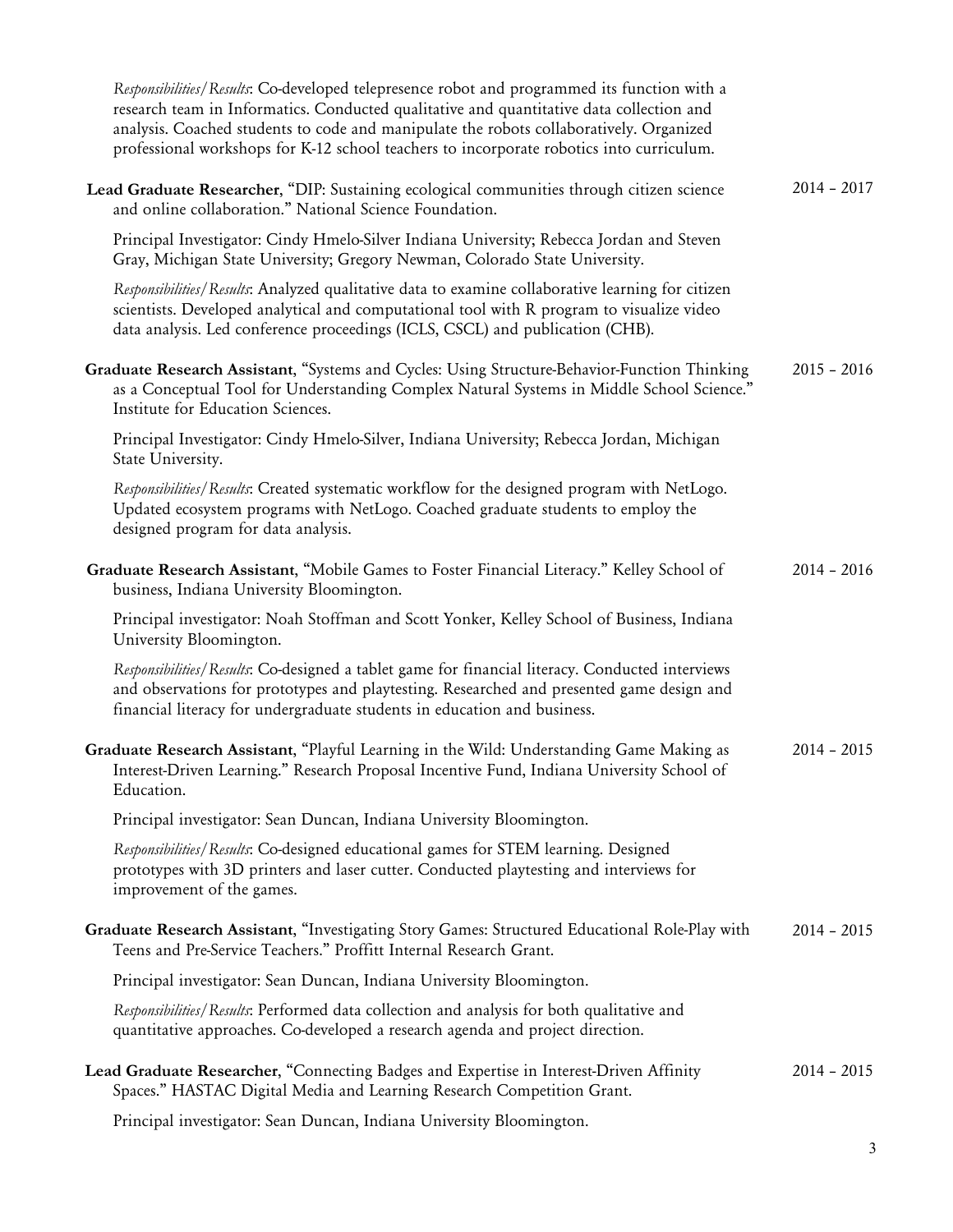| Responsibilities/Results: Led a research team and managed undergraduate and graduate students.<br>Performed literature review, data collection and data analysis. Co-designed a computational<br>and analytical program for data analysis with Python. |               |                       |
|--------------------------------------------------------------------------------------------------------------------------------------------------------------------------------------------------------------------------------------------------------|---------------|-----------------------|
| Research Assistant, collaborated with Diane Schallert, Department of Educational Psychology,<br>The University of Texas at Austin.                                                                                                                     | $2011 - 2012$ |                       |
| Responsibilities/Results: Developed online survey with Qualtrics to examine the college<br>students' motivation, identity, and culture with the use of social networking sites.                                                                        |               |                       |
| <b>GRANTS</b>                                                                                                                                                                                                                                          |               |                       |
| (I have led or significantly contributed to writing and developing the following funded grants)                                                                                                                                                        |               |                       |
| Recrafting Computer Science: Concretizing Computational Thinking Through Tangible Fiber Crafts                                                                                                                                                         |               |                       |
| National Science Foundation, ECR-HER Award #2100401 (\$1,5 million)                                                                                                                                                                                    |               |                       |
| Principal investigator: Kylie Peppler, University of California, Irvine; Carolyn Rose, Melisa Martinez                                                                                                                                                 |               | 2021                  |
| Future Jobs and AI: Skill-XR: An Affordable and Scalable X-Reality (XR) Platform for Skills Training and<br>Analytics in Manufacturing Workforce Education                                                                                             |               |                       |
| National Science Foundation Convergence Accelerator Phase II Award #2033615 (\$5 million)<br>Principal investigator: Karthik Ramani, Purdue University; Kylie Peppler, University of California, Irvine                                                |               | 2020                  |
| The Impact of Interests, Confidence, Motivation, and Experience: Engaging and Learning New<br>Technologies for Undergraduate Women                                                                                                                     |               |                       |
| The Office of the Vice Provost for Research (OVPR) Award, IUB (\$5,000)                                                                                                                                                                                |               |                       |
| Principal investigator: Joey Huang, Maureen Biggers                                                                                                                                                                                                    |               | 2018                  |
| <b>HONORS &amp; AWARDS</b>                                                                                                                                                                                                                             |               |                       |
| Early career workshop International Conference on Computers in Education                                                                                                                                                                               |               | 2019                  |
| Provost's Travel Award for Women in Science, IUB, \$1,750                                                                                                                                                                                              |               | $2018 - 2019$         |
| Trentham Travel Fund, IUB, \$800                                                                                                                                                                                                                       |               | $2018 - 2019$         |
| Center for Research on Learning and Technology Travel Award, IUB, \$3,300<br>IUB, \$5000                                                                                                                                                               |               | $2014 - 2019$<br>2018 |
| Frieda Alice Renfro Fellowship, IUB, \$900                                                                                                                                                                                                             |               | 2018                  |
| Best Student Paper Award, American Educational Research Association (AERA)                                                                                                                                                                             |               |                       |
| Annual Meeting Media, Culture and Learning (MCL) SIG, \$300                                                                                                                                                                                            |               | 2016                  |
| Government Scholarship to Study Abroad (GSSA), Taiwan, \$32,000 (2 in 10 selected nationally)                                                                                                                                                          |               | 2014                  |
| Proffitt Fellowship, Indiana University Bloomington, \$42,000                                                                                                                                                                                          |               | 2013<br>2008          |
| Champion in Teaching Materials Design, National Changhua University of Education, Taiwan                                                                                                                                                               |               |                       |
| PUBLICATIONS & RELATED ARTICLES                                                                                                                                                                                                                        |               |                       |

#### **Journal Articles**

- **Huang, J.,** Parker, M. (2022). Developing computational thinking collaboratively: The nexus of computational practices within small groups. *Journal of Computer Science Education.* https://doi.org/10.1080/08993408.2022.2039488
- Peppler, K., **Huang, J**., Richey, M. C., Ginda, M., Börner, K., Quinlan, H., Hart, A. J. **(in prep.).** Design principles for rapid. course iteration: Using a visual learning analytics approach to optimize learning. *Computers and Education Open*.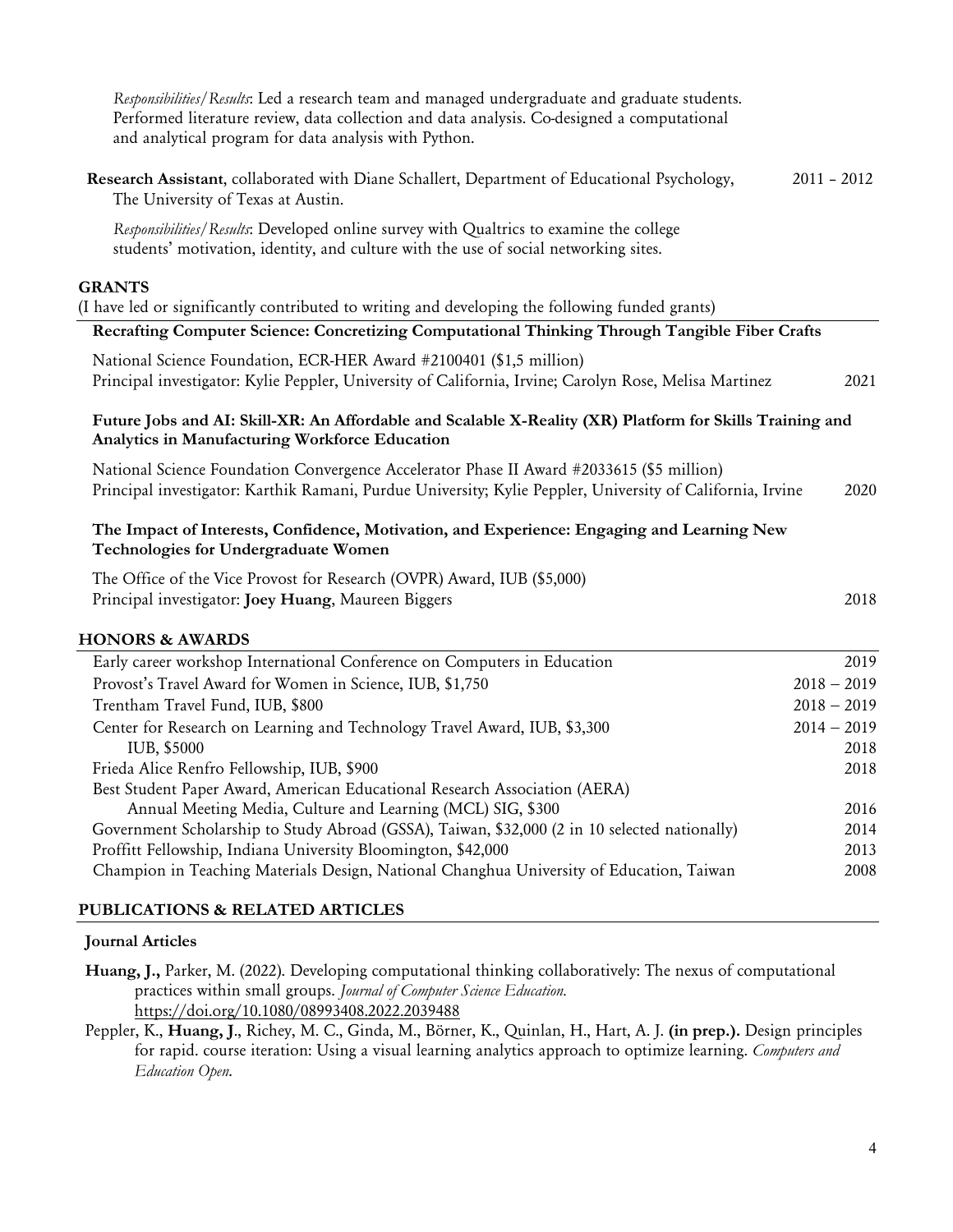- Peppler, K., **Huang, J**., Richey, C. M., Ginda, M., Börner, K., Quinlan, H., Hart, A. J. (2020). Key principles for workforce upskilling via online learning: A learning analytics study of a professional course in additive manufacturing. *arXiv preprint.* https://arxiv.org/abs/2008.06610
- **Huang, J.**, Hmelo-Silver, C. E., Jordan, R., Gray, S., Frensley, T., Newman, G., & Stern, M. J. (2018). Scientific discourse of citizen scientists: Models as a boundary object for collaborative problem solving. *Computers in Human Behavior, 87*, 480-492. https://doi.org/10.1016/j.chb.2018.04.004
- Gray, S., Jordan, R., Crall, A., Newman, G., Hmelo-Silver, C., **Huang, J.,** Whitney, N., Mellor, D., Frensley, T., Prysby, M. & Singer, A. (2017). Combining participatory modelling and citizen science to support volunteer conservation action. *Biological Conservation*, *208*, 76-86. https://doi.org/10.1016/j.biocon.2016.07.037
- Frensley, T., Crall, A., Stern, M., Jordan, R., Gray, S., Prysby, M., ... & **Huang, J.** (2017). Bridging the Benefits of Online and Community Supported Citizen Science: A Case Study on Motivation and Retention with Conservation-Oriented Volunteers. *Citizen Science: Theory and Practice*, *2*(1), 4. http://doi.org/10.5334/cstp.84

## **Refereed Conference Proceedings**

- Glenn, T., Raja, P. F., Payne, K. T., Perdomo, O. M., Pereira, N., **Huang, J**., Peppler, K., Ramani, K. (under review). MicrokARts: Designing augmented reality enabled karts for co-located play with children. *The ACM CHI Conference on Human Factors in Computing Systems 2022*.
- **Huang, J.**, Han, A., Sedas, M., Telfer-Radzat, K.,& Peppler, K., (2022). Crafting paper circuits: Gendered materials for circuitry learning. In J. Oshima, T. Mochizuki, & Y. Hayashi (Eds.) *International Collaboration toward Educational Innovation for All: International Society of the Learning Sciences (ISLS) Annual Meeting 2022*. Hiroshima, Japan: International Society of the Learning Sciences.
- **Huang, J.** (2022). Exploring social interactions to promote computational thinking practices. In J. Oshima, T. Mochizuki, & Y. Hayashi (Eds.) *International Collaboration toward Educational Innovation for All: International Society of the Learning Sciences (ISLS) Annual Meeting 2022*. Hiroshima, Japan: International Society of the Learning Sciences.
- Han, A., Keune, A., **Huang, J**., & Peppler, K., (2022). Visualizing Family Engagement in Museum Settings. In: J. Oshima, T. Mochizuki, & Y. Hayashi (Eds.) *International Collaboration toward Educational Innovation for All: International Society of the Learning Sciences (ISLS) Annual Meeting 2022*. Hiroshima, Japan: International Society of the Learning Sciences.
- Ipsita, A., Erickson, L., Dong, Y., **Huang, J**., Bushinski, A. K., Saradhi, S., Vilanueva, M. A., Peppler, K., Redick, S. T., Ramani, K. (2022). Towards modeling of virtual reality welding simulators to promote accessible and scalable training. *The ACM CHI Conference on Human Factors in Computing Systems 2022.* https://doi.org/10.1145/3491102.3517696
- Villanueva, A., Liu, Z., Zhu, Z., Du, X., **Huang, J**., Peppler, K., Ramani, K. (2021). RobotAR: An augmented reality compatible teleconsulting robotics toolkit for augmented makerspaces experiences. *The ACM CHI Conference on Human Factors in Computing Systems 2021.* https://doi.org/10.1145/3411764.3445726
- **Huang, J.** (2020). Exploring computational thinking practices through collaborative design activities. In C. Girvan, J. R. Byrne, B. Tangney, & V. Dagiené (Eds.), *Exploring, Testing and Extending our Understanding of Constructionism: Constructionism 2020* (pp. 95-96). Dublin, Ireland: ACM (conference cancelled, proceedings published).
- Lee, U.-S., Stamatis, M. K., Pacheco, J., Roque, R., Widman, S., Wingert, K., Wegemer, M. C**., Huang, J.** (2020). Partnering for equity: Research practice partnerships and community contexts. In M. Gresalfi & I. Horn (Eds.), *The interdisciplinarity of the learning sciences: International conference of the learning sciences (ICLS) 2020* (pp. 2631- 2632). Nashville, TN, USA. https://repository.isls.org//handle/1/6643
- **Huang, J.** & Peppler, K. (2019). Studying computational thinking through collaborative design activities with Scratch. In K. Lund, E. Lavoué, G. P. Niccolai (Eds.), *A wide lens: Combining Embodied, Enactive, Extended, and Embedded Learning in Collaborative Settings: International Conference on Computer Supported Collaborative Learning (CSCL) 2019* (pp. 933-935)*.* Lyon, France. https://doi.dx.org/10.22318/cscl2019.933
- **Huang**, J., Gomoll, A., Tolar, E., Hmelo-Silver, C. E., Sabanovic, S. (2018) Visualizing complex classrooms through real-time observations. In Kay, J. and Luckin, R. (Eds.), *Rethinking Learning in the Digital Age: Making the Learning Sciences Count, 13th International Conference of the Learning Sciences (ICLS) 2018* (pp.1609-1610). London, UK. https://repository.isls.org//handle/1/761
- **Huang, J.,** Hmelo-Silver, C., Jordan, R., Frensley, T., Gray, S., & Newman, G. (2017). Scientific discourse of citizen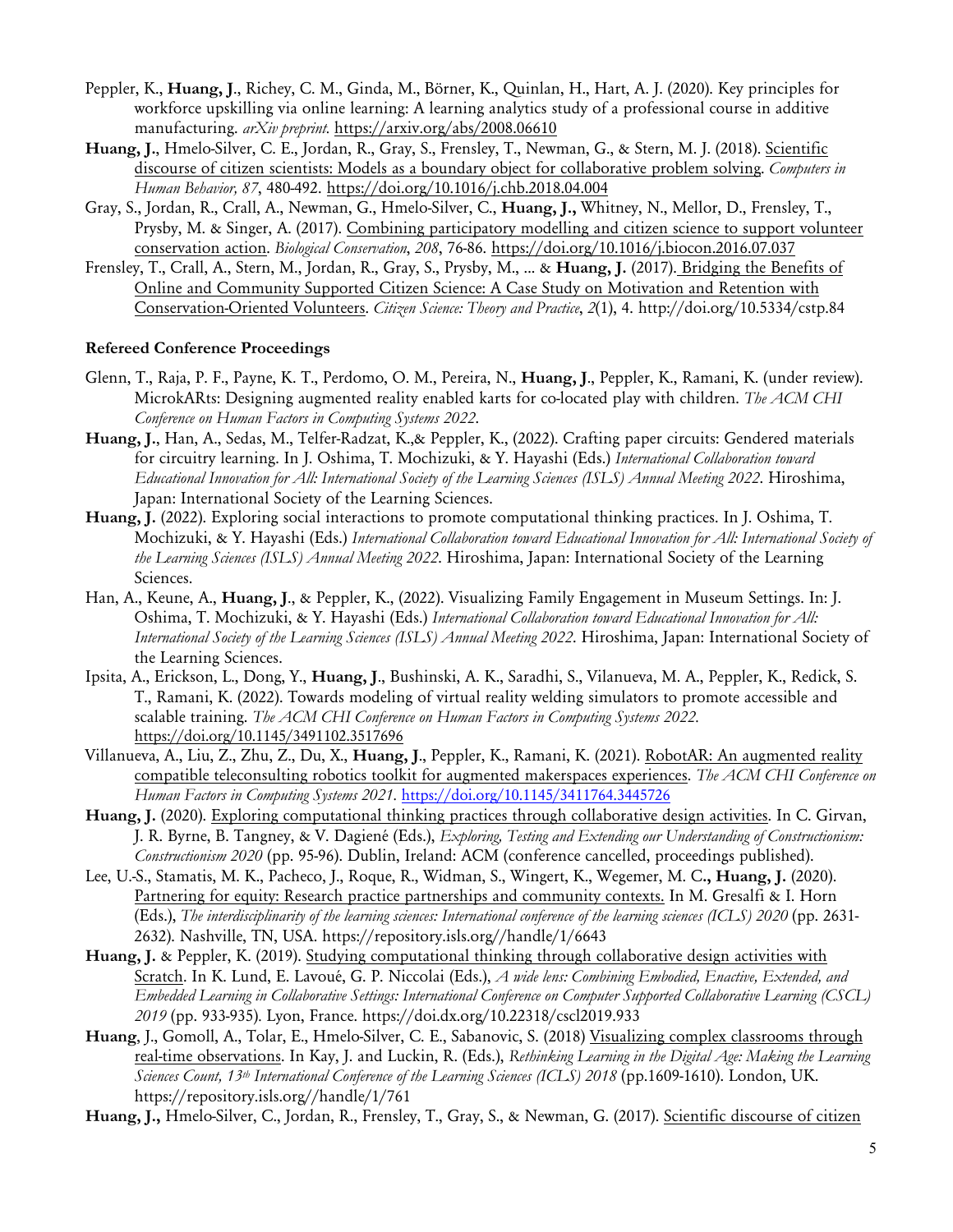scientists: A collaborative modeling as a boundary object. In Smith, B. K., Borge, M., Mercier, E., and Lim, K. Y. (Eds.), *Making a Difference: Prioritizing Equity and Access in CSCL, 12th International Conference on Computer Supported Collaborative Learning (CSCL) 2017* (pp. 399-406). Philadelphia, PA, USA. https://repository.isls.org/handle/1/257

- Duncan, S., Georgen, C., Cook, L. & **Huang, J.** (2016). "I have to tell you something": How narrative and pretend play intersect in story games. In K. Caldwell, S. Seyler, A. Ochsner, & C. Steinkuehler (Eds)., Proceedings of *Games+Learning+Society 11*, 67-74. https://gls2015.sched.com/event/3Djo/narrative
- **Huang, J.** & Duncan, S. C. (2016). Educational roles and structures of interaction in a Minecraft affinity space. In K. Caldwell, S. Seyler, A. Ochsner, & C. Steinkuehler (Eds)., *Proceedings of Games+Learning+Society 11*, 525- 526.
- Duncan, S. C. & **Huang, J.** (2016). Connecting badges: Exploring the utility of digital badges for learning in affinity spaces. In *Selected Papers of Internet Research*. https://journals.uic.edu/ojs/index.php/spir/article/view/8506/6776
- Duncan, S. C., **Huang, J.**, Georgen, C. & Cook, L. (2015). Investigating recognition systems in a collaborative, programming-oriented affinity space. In O. Lindwall, P. Hakkinen, T. Koschmann, P. Tchounikine, and S. Ludvigsen (Eds.), *Exploring the Materials Conditions of Learning: Computer Supported Collaborative Learning (CSCL) Conference 2015* (Vol 2., pp.753-754). Gothenburg, Sweden. https://www.isls.org/cscl2015/papers/CSCL2015ProceedingsVolume2.pdf
- Hmelo-Silver, C. E., Jordan, R. C., Novak, W.E. **Huang, C.J.**, Mellor, D., Gray, S., Crall, A., & Newman, G. (2015). Engaging citizen scientists in model-based reasoning. In O. Lindwall, P. Hakkinen, T. Koschmann, P. Tchounikine, and S. Ludvigsen (Eds.), *Exploring the Materials Conditions of Learning: Computer Supported Collaborative Learning (CSCL) Conference 2015* (pp. 693-694). Gothenburg, Sweden. https://www.isls.org/cscl2015/papers/MC-0198-Poster-HmeloSilver.pdf
- Duncan, S.C., **Huang, C.J.** (2014). "About as educational as Minecraft can get": Youth framings of games and learning in an affinity space. In A. Ochsner, J. Dietmeier, C. Williams, & C. Steinkuehler (Eds). *Proceedings of GLS 10 (Games+Learning+Society) Conference*, 82-88. https://gls2014.sched.com/event/1kctH7T/affinity-spaces

## **Technical Reports**

- Ramani, K., Elmqvist N., Peppler, K., **Huang, J.**, Quinn, A., Redick, T. (2021). *B1 (Future Jobs and AI): Skill-XR: An affordable and scalable X-Reality (XR)* platform for skills training and analytics in manufacturing workforce education. Project deliverable for National Science Foundation project #2033615.
- Peppler, K., **Huang, J.** (2021). *Future of Work at the Human-Technology Frontier (FW-HTF): Pre-skilling workers, understanding labor force implications and designing future factory human-robot workflows using a physical simulation platform*. Project deliverable for National Science Foundation project #1931227.
- Peppler, K., **Huang, J.** (2020). *Future of Work at the Human-Technology Frontier (FW-HTF): Pre-skilling workers, understanding labor Force implications and designing future factory human-robot workflows using a physical simulation platform*. Project deliverable for National Science Foundation project #1931227.
- Ramani, K., Redick, T., Ebert, D., Peppler, K., **Huang, J.** (2020). *Convergence Accelerator (C-Accel) Phase I (RAISE): Skill-LeARn: Affordable and accessible augmented reality platform for scaling up manufacturing workforce, skilling, and education.* Project deliverable for National Science Foundation project #1936098.
- Jordan, R., Hmelo-Silver, C., Stern, M., Gray, S., Newman, G., Crall, A., **Huang, J.** (2017). *DIP: Sustaining ecological communities through citizen science and online collaboration.* Project deliverable for National Science Foundation project #1227550.

## **INVITED TALKS, PRESENTATIONS, & WORKSHOPS**

- **Guest Speaker** on the topic of Designing and Developing a Mixed Reality (XR) Platform for Learning and Workforce Training for Digital Learning Lab directed by Mark Warschauer, University of California, Irvine, School of Education. January, 2021.
- **Guest Speaker** on the topic of Ed Tech: Measuring Computational thinking Practices for *21st Century Literacies*  course by Dr. Fernando Rodriguez, University of California, Irvine, School of Education. February, 2020.
- **Guest Lecture** for Data Visualization in Education graduate-level course by Dr. Shiyan Jiang, North Carolina State University, Program of Learning Design and Technology. November, 2019.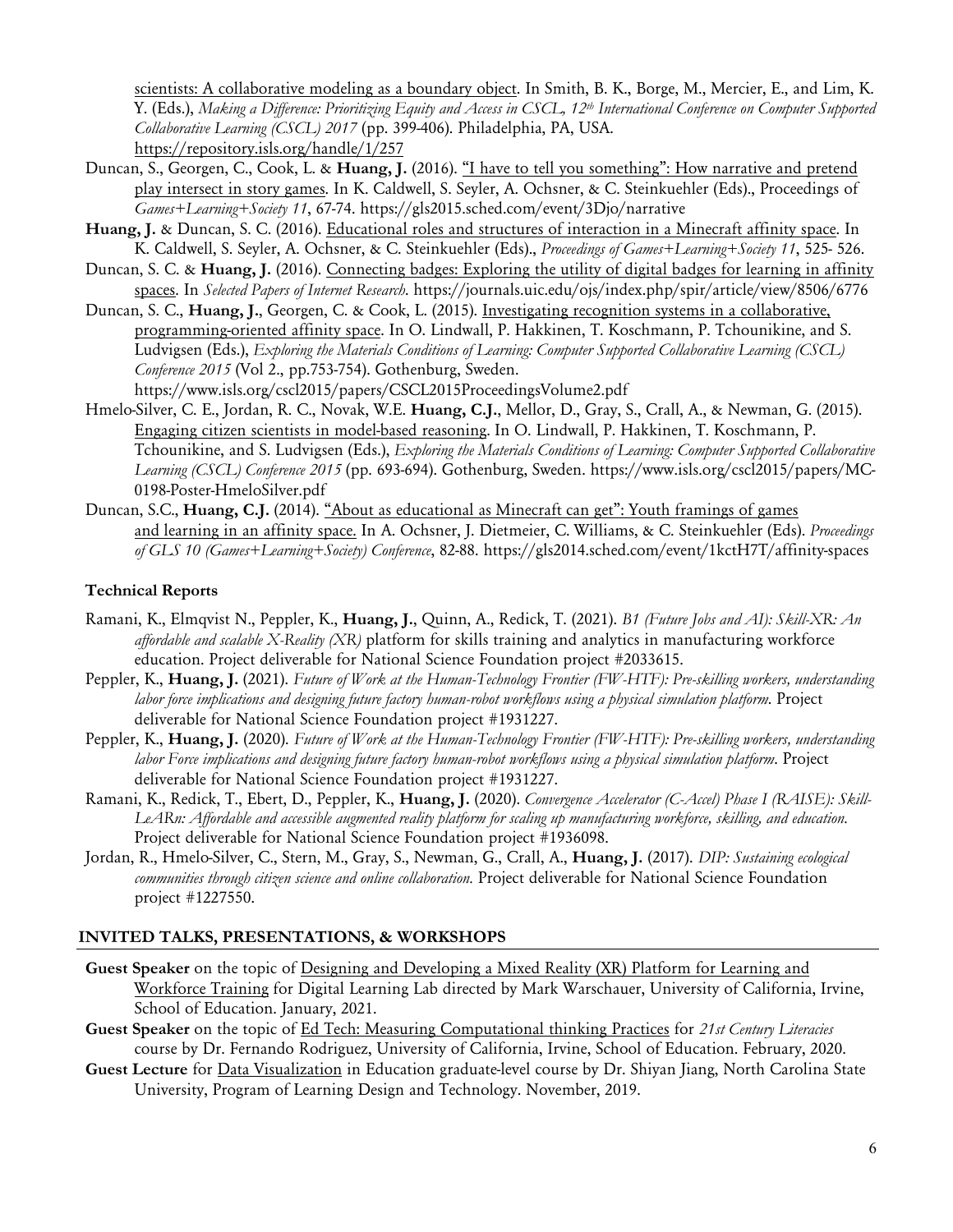- **Guest Lecture** for Introduction to Informatics (honors course), Indiana University Bloomington, School of Informatics. October, 2018.
- **Guest Speaker** on the topic of 3D Printing and Design for Graduate Women in Technology (GWiT), Indiana University Bloomington. (October, 2017)
- **Guest Lecture** for Management Information Systems undergraduate-level course by Dr. Taryn Malher & Dr. Frank Akaiwa, Indiana University Bloomington, School of Business. Spring & Fall 2017-2018; Spring 2019.

## **CONFERENCE PRESENTATIONS, TALKS, POSTER, SYMPOSIA**

- **Huang, J.** (July, 2021). Understanding Collaborative Computational Thinking. Connected Learning Summit (CLS), July 7-30, 2021, Online Conference.
- Phonethibsavads, A., **Huang, J.** (October, 2019). A Comparison of Goal-Directed Interactions in Improv Performance and Collaborative Problem-Solving. Poster presented at the Connected Learning Summit (CLS), Irvine, CA, U.S.A.
- **Huang, J.** (October, 2019). Studying Computational Thinking through Collaborative Design Activities. Paper presented at the Learning Sciences Graduate Student Conference (LSGSA), Evanston, IL, U.S.A.
- **Huang, J.** (April, 2019). Studying Collaborative Practices to Enhance Equity in Computer Science Literacy and Education. In Panel: Designing for Design: Creating Learning Environments that Support Equitable Engineering for Students in Grades 3-8. Presented at the Annual Meeting of the American Educational Research Association (AERA), Toronto, Canada.
- **Huang, J.**, Hung, J.-H. R., Priscilla, C. (March, 2019). Women in Technology: Utilizing a Text-Mining Technique to Conduct a Literature Review. Paper presented at the Center of Excellence for Women in Technology Summit conference, Bloomington, IN, U.S.A.
- **Huang, J.**, Upadhyay, S. (March, 2019). Studying Computational Thinking Through Collaborative Design Activities with Scratch. Paper presented at the Instructional Systems Technology Conference, Bloomington, IN, U.S.A.
- **Huang, J.**, Weber, M., Zhang, C. (March, 2019). Introduction of 3D Printing and Design. Workshop presented at the Center of Excellence for Women in Technology Summit conference, Bloomington, IN, U.S.A
- **Huang, J.** (October, 2018). Exploring Computational Thinking Practices of Expert and Novice Users through Analyses of Computer-Mediated Discourse in the Scratch Online Community. Paper presented at the Learning Sciences Graduate Student Conference (LSGSA), Bloomington, IN, U.S.A.
- **Huang, J**. (April, 2018). Exploring Computer-Mediated Discourse in the Scratch Online Community. Paper presented at the Annual Meeting of the American Educational Research Association (AERA), New York, NY, U.S.A.
- **Huang, J.** (March, 2018). Collaborative Programming: Designing to Support Collaboration in Scratch. Paper presented at the InfoSocial Conference at Northwestern University, Evanston, IL, U.S.
- **Huang, J.**, Liu, X. (March, 2018). 3D Printing for Everyone. Workshop presented at the Center of Excellence for Women in Technology Summit, Bloomington, IN, U.S.A.
- Frensley, T., Gray, S., **Huang, J.**, Jordan., R. (May, 2017). Designing Collaborative Science Projects and Tools for Conservation. Symposium in Citizen Science Association (CSA) CitSci Conference, St. Paul, MI, U.S.A.
- **Huang, J.**, Hmelo-Silver, C. E., Jordan, R., Frensley, T., Gray, S., Newman, G. (April, 2017). Exploring Citizen Science Engagement in Collaborative Scientific Practices. Paper presented at the Annual Meeting of the American Educational Research Association (AERA), San Antonio, TX, U.S.A.
- **Huang, J.** & Duncan, S. C. (April, 2016). Anonymous Spaces and Non-Anonymous Participation: Understanding Role and Structure Within an Affinity Space. Paper presented at the Annual Meeting of the American Educational Research Association (AERA), Washington, DC., U.S.A.
- **Huang, J.** (June, 2016). Computational Thinking in Practice: Understanding How Scratch is Perceived and Used in Taiwan and the United States. Workshop presented at the International Society of the Learning Sciences (ICLS), Singapore.
- Duncan, S. C. & **Huang, J.** (October, 2015). Connecting badges: Exploring the utility of digital badges for learning in affinity spaces. Presented at Internet Research 16, Phoenix, Arizona.
- Duncan, S. C., **Huang, J.**, Georgen, C. & Cook, L. (June, 2015). Investigating recognition systems in a collaborative, programming-oriented affinity space. Poster presented at Computer Supported Collaborative Learning, Göteborg, Sweden.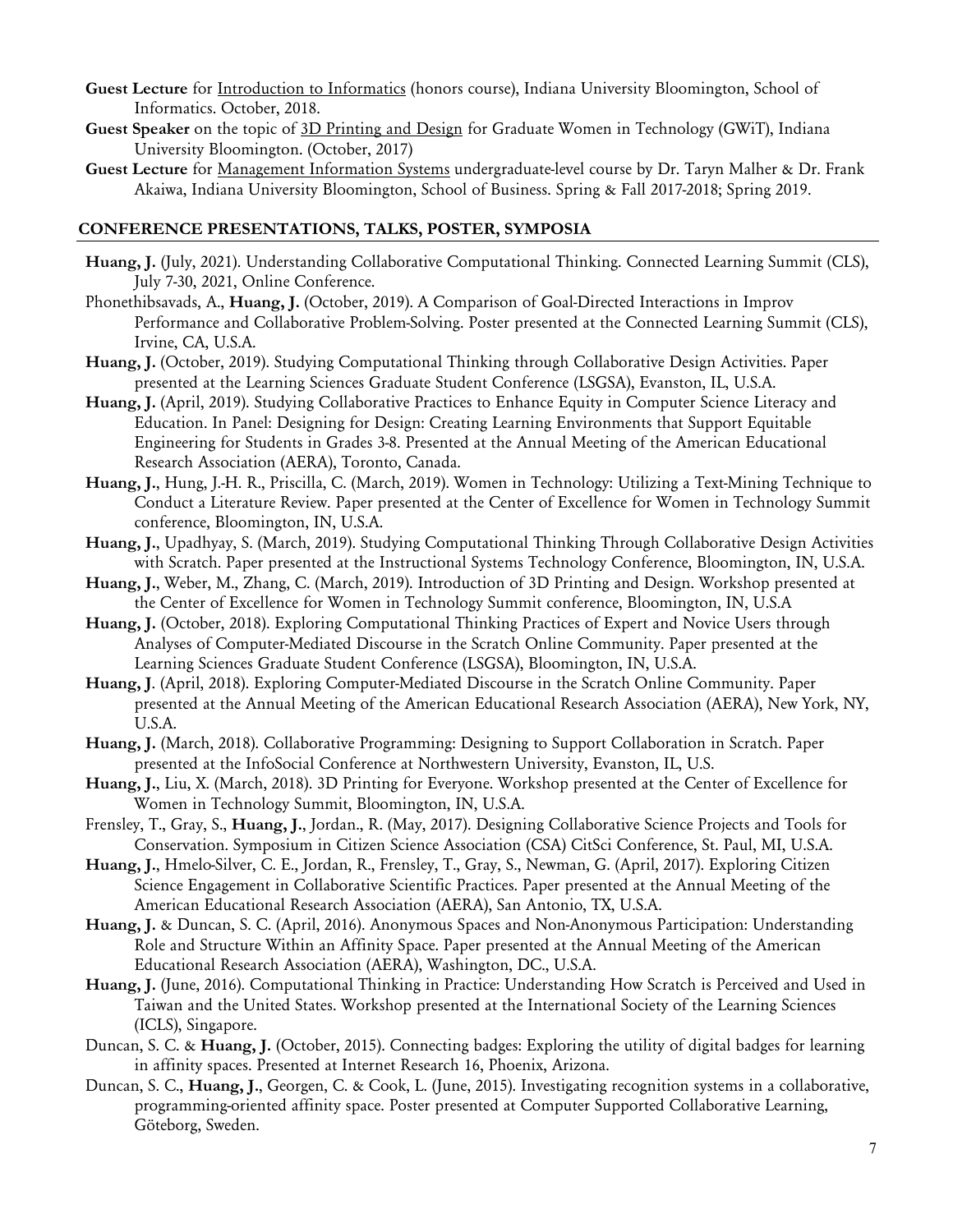| Hmelo-Silver, C. E., Jordan, R. C., Novak, W.E. Huang, C.J., Mellor, D., Gray, S., Crall, A., Newman, G. (June, |
|-----------------------------------------------------------------------------------------------------------------|
| 2015). Engaging Citizen Scientists in Model-based Reasoning. Poster presented at Computer Supported             |
| Collaborative Learning, Göteborg, Sweden.                                                                       |

- Hmelo-Silver, C. E., Jordan, R. C., Novak, W.E. **Huang, C.J**., Mellor, D., Gray, S., Crall, A., Newman, G. (February, 2015). Engaging Citizen Scientists in Model-based Reasoning. Paper presented at Citizen Science Association Conference, San Jose, CA, U.S.A.
- Duncan, S. C., **Huang, J**., Georgen, C., Cook, L. (October, 2014). Connecting badges and interactional practices in online affinity spaces. Invited poster session, Indiana University School of Education "First Fridays" poster session for Center for Research on Learning & Technology, Bloomington, IN, U.S.A.
- Duncan, S. C., **Huang, J.**, & Georgen, C. (March, 2014). Connecting badges and online expertise. Presented at Digital Media & Learning 2014, Boston, MA, U.S.A.

#### **TEACHING EXPERIENCE**

## **Instructorship**

| Associate Instructor, P251: Educational Psychology of Elementary School Majors (Online),<br>Department of Counseling and Educational Psychology, Indiana University Bloomington.                                                   | $2017 - 2018$ |
|------------------------------------------------------------------------------------------------------------------------------------------------------------------------------------------------------------------------------------|---------------|
| Responsibilities: Designed online curriculums, modules, and assessments via Canvas to teach<br>pre-service teachers varied educational psychology and learning theories.                                                           |               |
| Associate Instructor, M101: Field Experience for Elementary School Majors (Online),<br>Department of Counseling and Educational Psychology, Indiana University Bloomington.                                                        | $2017 - 2018$ |
| Responsibilities: Scaffolded students to apply learning theories and educational psychology<br>constructs in teaching.                                                                                                             |               |
| Associate Instructor, P251: Educational Psychology of Elementary School Majors, Department<br>of Counseling and Educational Psychology, Indiana University Bloomington.                                                            | $2016 - 2017$ |
| Responsibilities: Created course materials and designed curriculums to teach pre-service<br>teachers varied educational psychology and learning theories.                                                                          |               |
| Associate Instructor, M101: Field Experience for Elementary School Majors, Department of<br>Counseling and Educational Psychology, Indiana University Bloomington.                                                                 | $2016 - 2017$ |
| Responsibilities: Coached students to connect learning theories and educational psychology<br>constructs in teaching.                                                                                                              |               |
| Assistantship                                                                                                                                                                                                                      |               |
| Teaching Assistant, EDUC 218/IN4MATX295: Arts, Making, and Engineering, School of<br>Education, Department of Informatics.                                                                                                         | 2020          |
| Responsibilities: Designed and structured the course agenda, readings, assignments in<br>relation to the construct of arts, making, and engineering. Developed and Led lab and<br>classroom activities.                            |               |
| Teaching Assistant, G202: Business, Government, and Society, Kelley School of Business,<br>Indiana University Bloomington.                                                                                                         | $2017 - 2018$ |
| Responsibilities: Evaluated students' case studies and course assignment based on the social<br>strategy case studies from Harvard Business School (HBS). Improved the course assessment<br>to better evaluate students' learning. |               |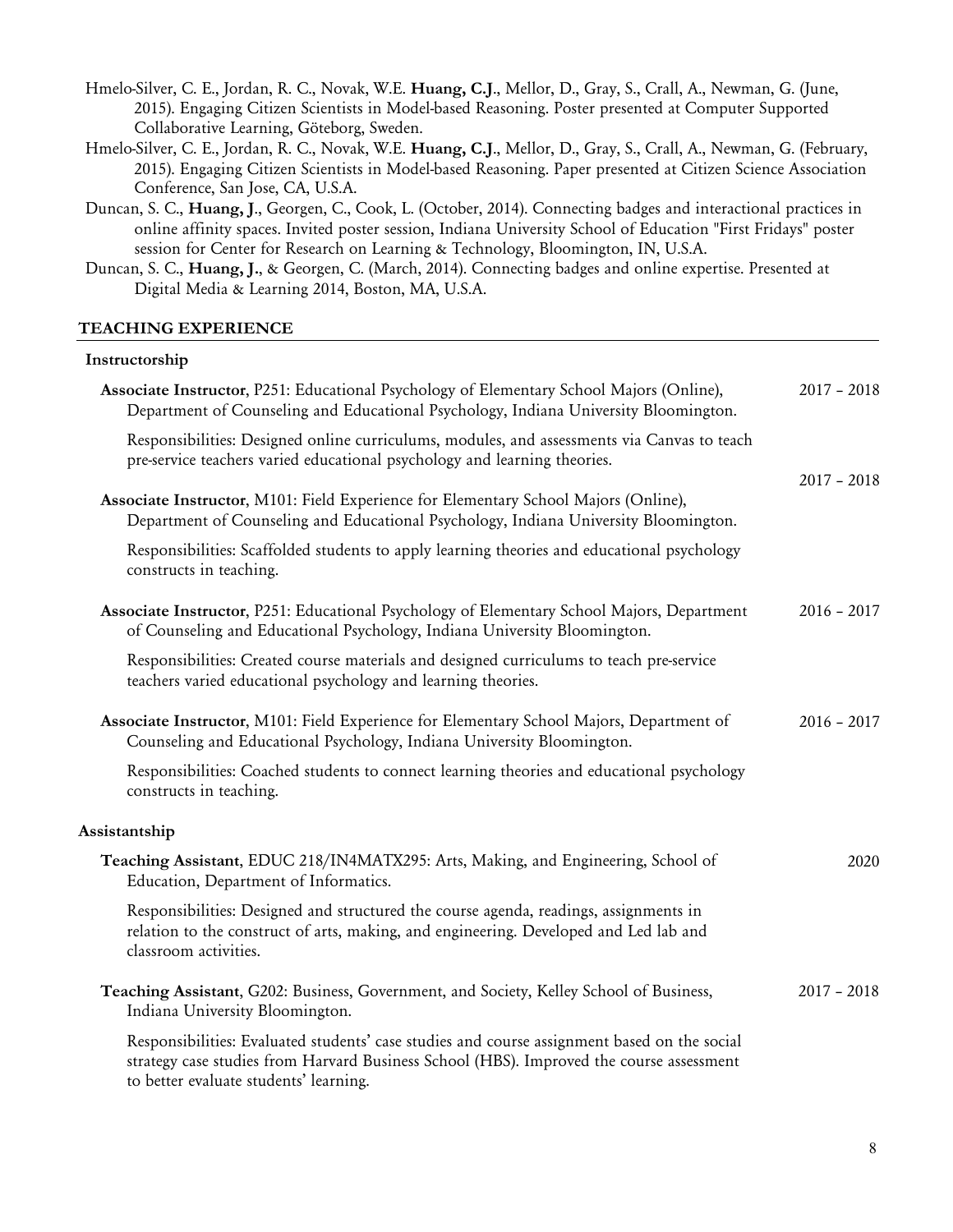# **PROFESSIONAL EXPERIENCE**

| 3D Printing and Design Lead Intern, Center of Excellence for Women and Technology<br>(CEW&T), Indiana University Bloomington.                                                                                                                   | $2015 - 2019$ |
|-------------------------------------------------------------------------------------------------------------------------------------------------------------------------------------------------------------------------------------------------|---------------|
| Responsibilities: Researched, developed, and taught additive manufacturing workshops to<br>faculty, student, and staff at Indiana University and youth in K-12 after-school programs.                                                           |               |
| Data Analyst, Inteplast Group, LTD.                                                                                                                                                                                                             | $2012 - 2013$ |
| Responsibilities: Analyzed manufacturing process data and sample testing results to<br>improve manufacturing production. Utilized statistical process control (SPC) (i.e., QI<br>Macros, Minitab) to monitor and advance manufacturing process. |               |
| <b>ACADEMIC &amp; PROFESSIONAL SERVICE</b>                                                                                                                                                                                                      |               |
| <b>Professional Service</b>                                                                                                                                                                                                                     |               |
| Conference committee and representative of ILSSA: International Society of the Learning Sciences<br>(ISLS) Annual Meeting 2021<br>Founding Officer (Membership & Outreach):                                                                     | $2020 - 2022$ |
| International Learning Sciences Student Association                                                                                                                                                                                             | $2019 - 2021$ |
| Conference session chair: Pedagogy and Literacy in Engineering and Computer Science Contexts,                                                                                                                                                   |               |
| American Educational Research Association (AERA)                                                                                                                                                                                                | 2019          |
| Conference host & committee: Center of Excellence for Women and Technology Summit                                                                                                                                                               | 2019          |
| Conference host & committee: Center of Excellence for Women and Technology Summit                                                                                                                                                               | 2018          |
| Conference host & committee: Learning Sciences Graduate Student Conference (LSGSC)                                                                                                                                                              | 2017          |
| Conference host & committee: Instructional Systems Technology Conference                                                                                                                                                                        | 2017          |
| Conference session chair: Computer Supported Collaborative Learning (CSCL)                                                                                                                                                                      | 2017          |
| Vice President & Treasurer: Learning Sciences Graduate Student Association (LSGSA)                                                                                                                                                              | 2017          |
| Research Ambassador: Graduate and Professional Student Government (GPSG)                                                                                                                                                                        | $2016 - 2017$ |
| Vice President: Taiwanese Student Association - UT Austin                                                                                                                                                                                       | $2011 - 2012$ |
| <b>Institutional Service</b>                                                                                                                                                                                                                    |               |
| Conference reviewer: International Society of the Learning Sciences (ISLS)                                                                                                                                                                      | 2021          |
| Conference reviewer: American Educational Research Association                                                                                                                                                                                  | 2021          |
| Conference reviewer: Connected Learning Submit                                                                                                                                                                                                  | 2020          |
| Conference reviewer: American Educational Research Association                                                                                                                                                                                  | 2019          |
| Conference reviewer: Learning Sciences Graduate Student Conference                                                                                                                                                                              | 2019          |
| Journal reviewer: Computer Science Education                                                                                                                                                                                                    | 2018          |
| Journal reviewer: Computers in Human Behavior                                                                                                                                                                                                   | 2018          |
| Conference reviewer: Learning Sciences Graduate Student Conference                                                                                                                                                                              | 2018          |
| Conference reviewer: American Educational Research Association                                                                                                                                                                                  | 2018          |
| Conference reviewer: The International Conference of the Learning Sciences                                                                                                                                                                      | 2018          |
| Conference reviewer:                                                                                                                                                                                                                            |               |
| The International Conference on Computer-Supported Collaborative Learning                                                                                                                                                                       | 2017          |
| Journal reviewer: Computers in Human Behavior                                                                                                                                                                                                   | 2017          |
| Conference reviewer: Learning Sciences Graduate Student Conference                                                                                                                                                                              | 2017          |
| Conference reviewer: American Educational Research Association                                                                                                                                                                                  | 2017          |
| Conference reviewer:                                                                                                                                                                                                                            |               |
| The International Conference of the Learning Sciences                                                                                                                                                                                           | 2016          |
| Conference reviewer: Instructional Systems Technology Conference                                                                                                                                                                                | 2016          |